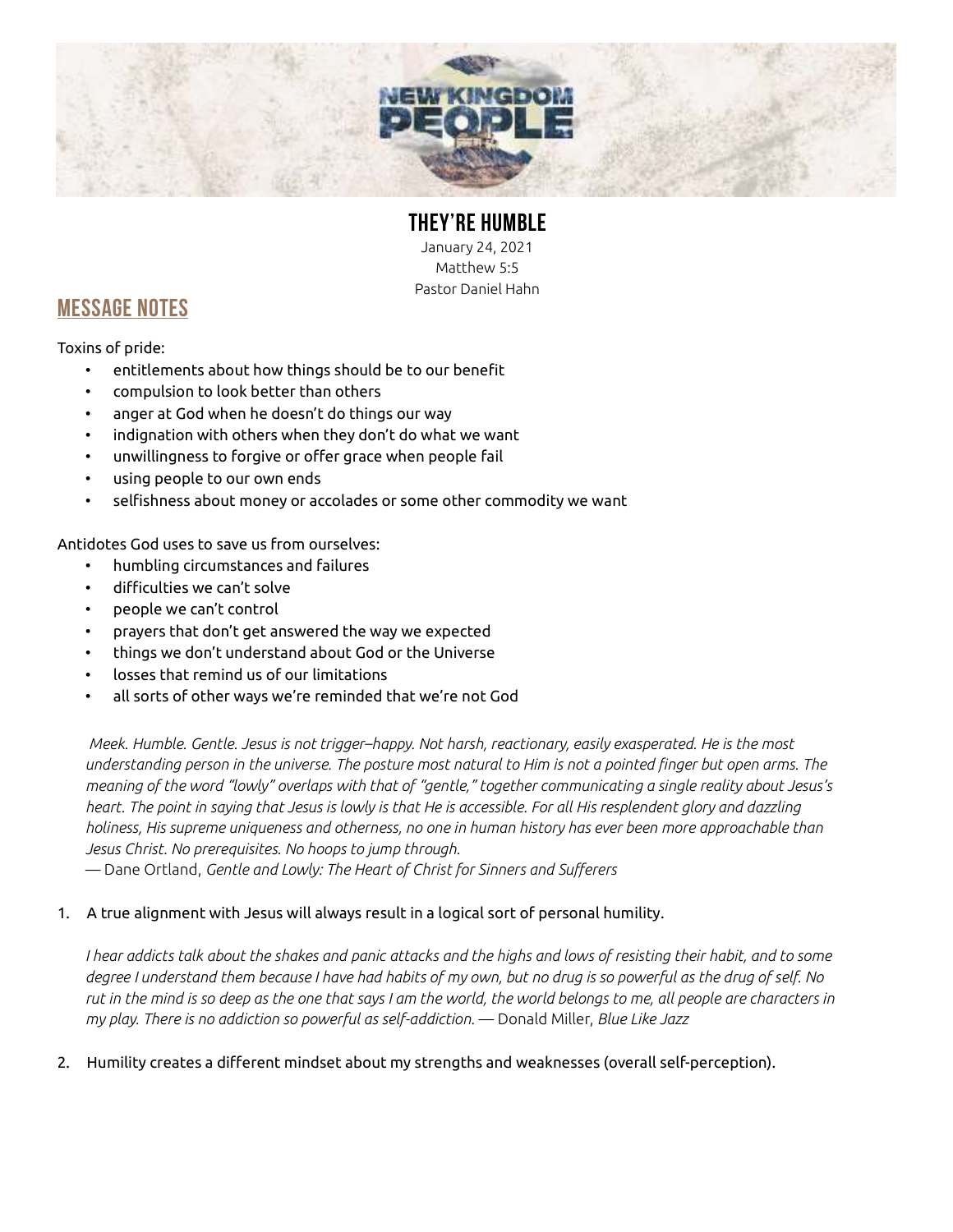

True humility could best be defined as seeing and accepting ourselves as God sees and accepts us. True humility recognizes that we are finite creations of an Almighty God and that He has created us with many abilities. But it also recognizes our failures and our needs. True humility recognizes our strengths as well as our weaknesses and is not preoccupied with either. People with a solid sense of self-esteem do not have to keep evaluating their worth. Because they have a settled identity, they get on with life and serving others. — Bruce Narramore

It is always upon human weakness and humiliation, not human strength and confidence, that God chooses to build His Kingdom; and that He can use us not merely in spite of our ordinariness and helplessness and disqualifying infirmities, but precisely because of them. - James Stewart, Scottish Preacher

3. A humble mindset values the elevation and encouragement of others over self-preoccupation and personal comfort.

So how do we grow in this?

- Assess your own thinking about things: Is it self-focused? Self-protective? What makes you angry or anxious? Those are like warning lights.
- Notice how God might be training you in humility right now?
- Practice the art of thinking more of others asking good questions, listening intently, empathizing well … contributing help.

He has shown you, O mortal, what is good. And what does the LORD require of you? To act justly and to love mercy and to walk humbly with your God. — Micah 6:8